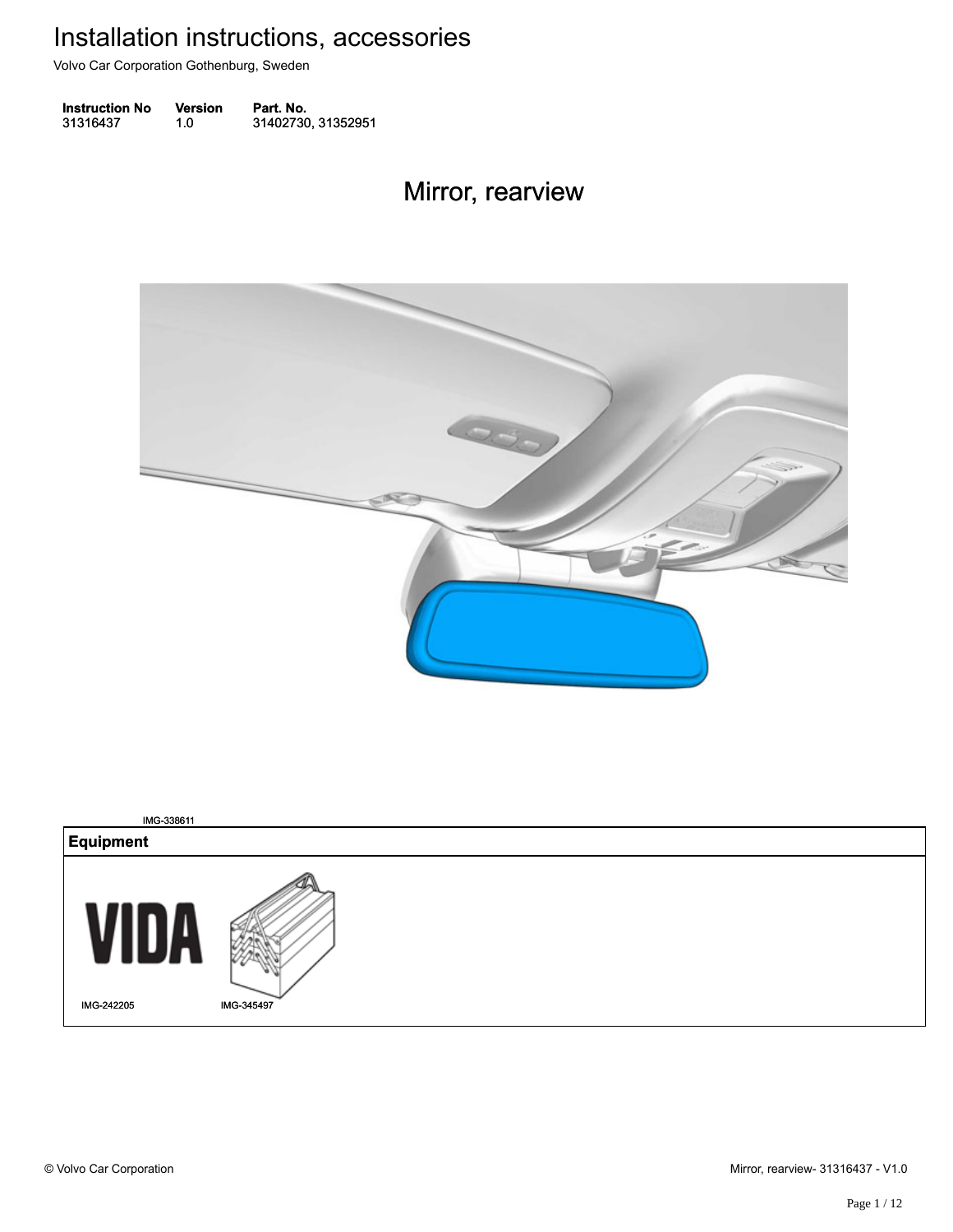Volvo Car Corporation Gothenburg, Sweden



IMG-338612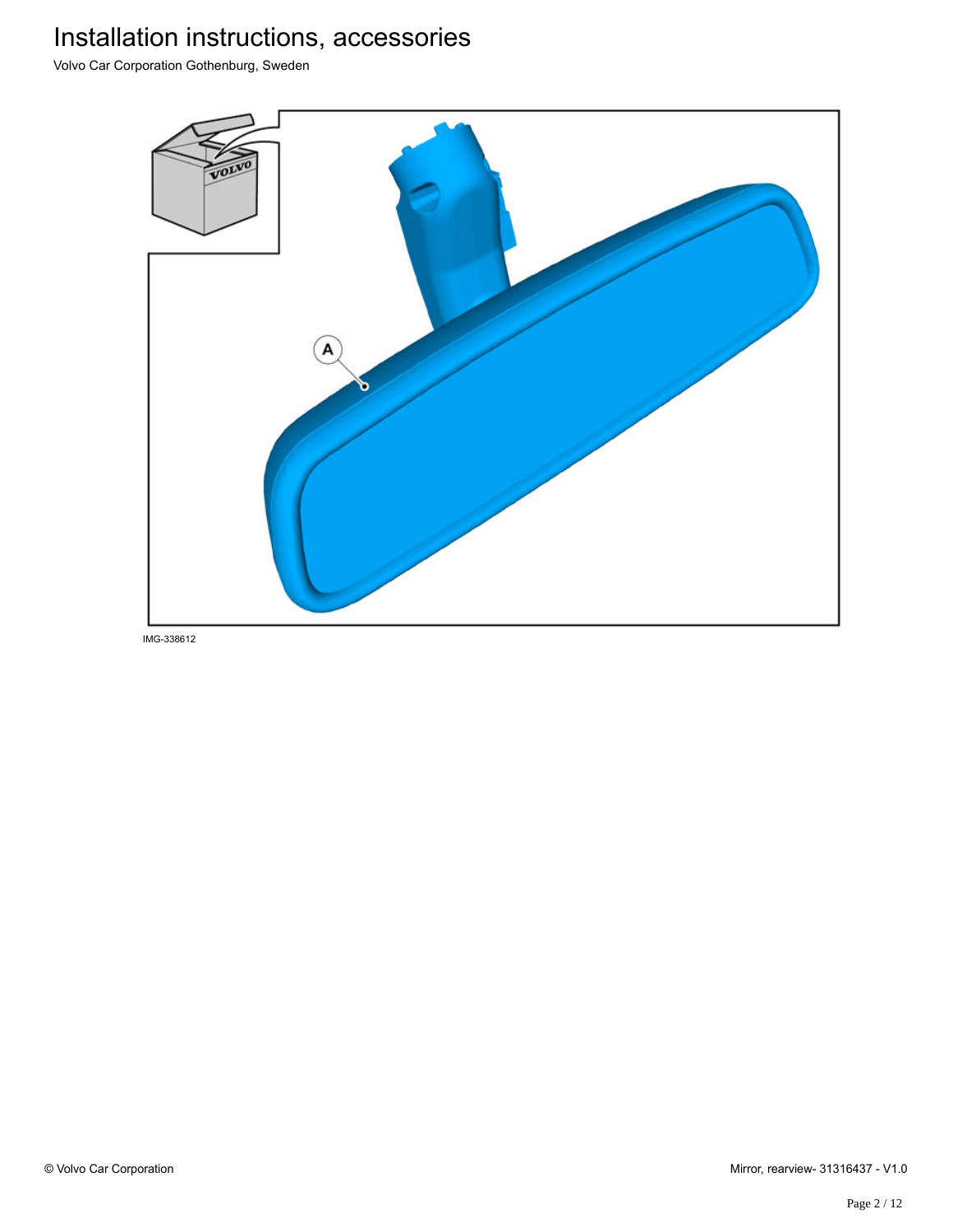Volvo Car Corporation Gothenburg, Sweden

|                | <b>Information</b>                                                                                                                                                 |
|----------------|--------------------------------------------------------------------------------------------------------------------------------------------------------------------|
|                | Read through all of the instructions before starting installation.                                                                                                 |
|                | Notifications and warning texts are for your safety and to<br>minimise the risk of something breaking during installation.                                         |
|                | Ensure that all tools stated in the instructions are available<br>before starting installation.                                                                    |
|                | Certain steps in the instructions are only presented in the form of<br>images. Explanatory text is also given for more complicated<br>steps.                       |
|                | In the event of any problems with the instructions or the<br>accessory, contact your local Volvo dealer.                                                           |
|                | <b>Color symbols</b>                                                                                                                                               |
| $\overline{2}$ |                                                                                                                                                                    |
| 3              | Note!<br>This colour chart displays (in colour print and electronic<br>version) the importance of the different colours used in the<br>images of the method steps. |
|                | 1. Used for focused component, the component with<br>which you will do something.                                                                                  |
|                | 2. Used as extra colors when you need to show or<br>differentiate additional parts.                                                                                |
|                | 3. Used for attachments that are to be removed/installed.<br>May be screws, clips, connectors, etc.                                                                |
|                | 4. Used when the component is not fully removed from<br>the vehicle but only hung to the side.                                                                     |
|                | 5. Used for standard tools and special tools.                                                                                                                      |
| IMG-363036     | 6. Used as background color for vehicle components.                                                                                                                |
|                | Removal                                                                                                                                                            |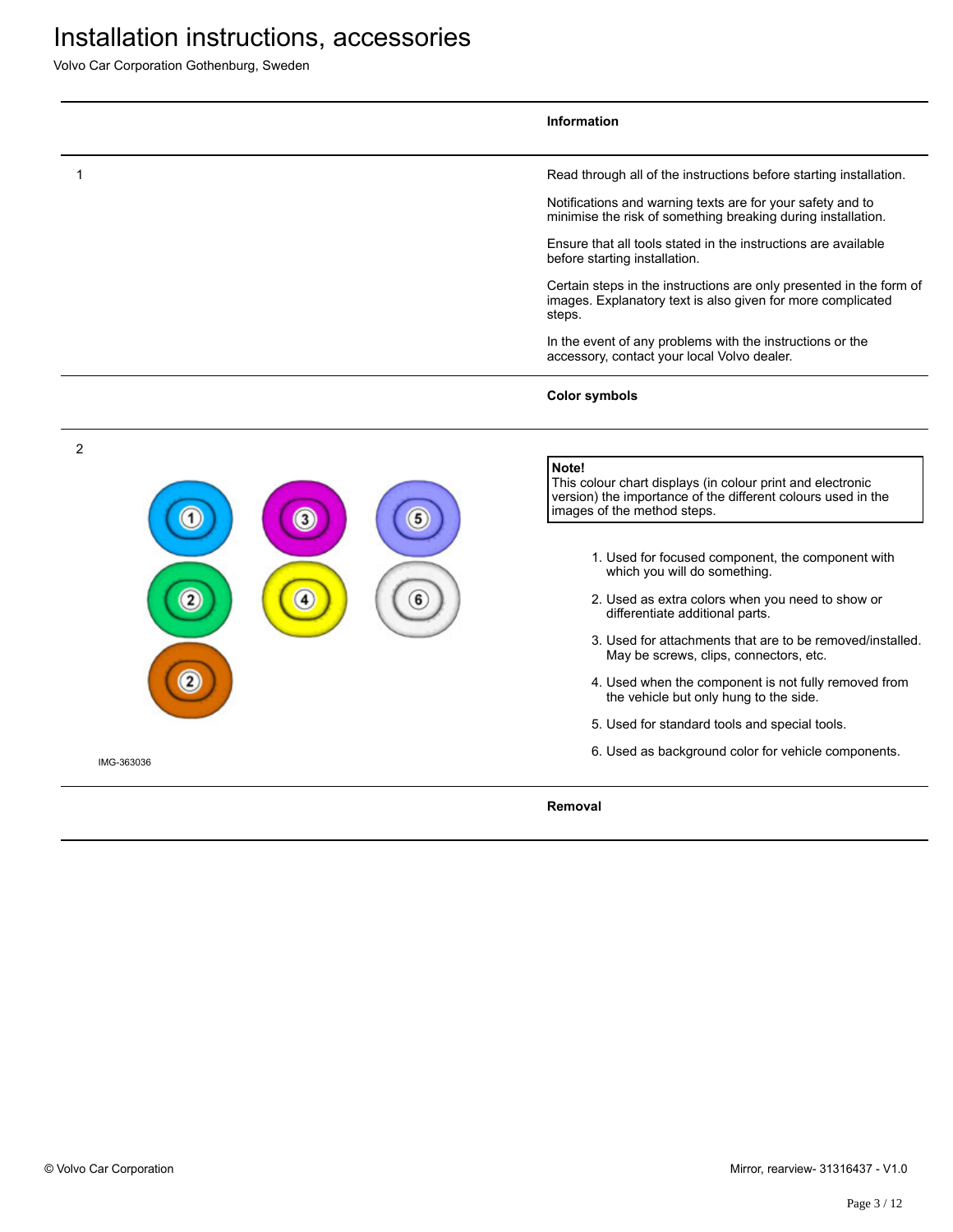Volvo Car Corporation Gothenburg, Sweden



IMG-332193



Remove the panel.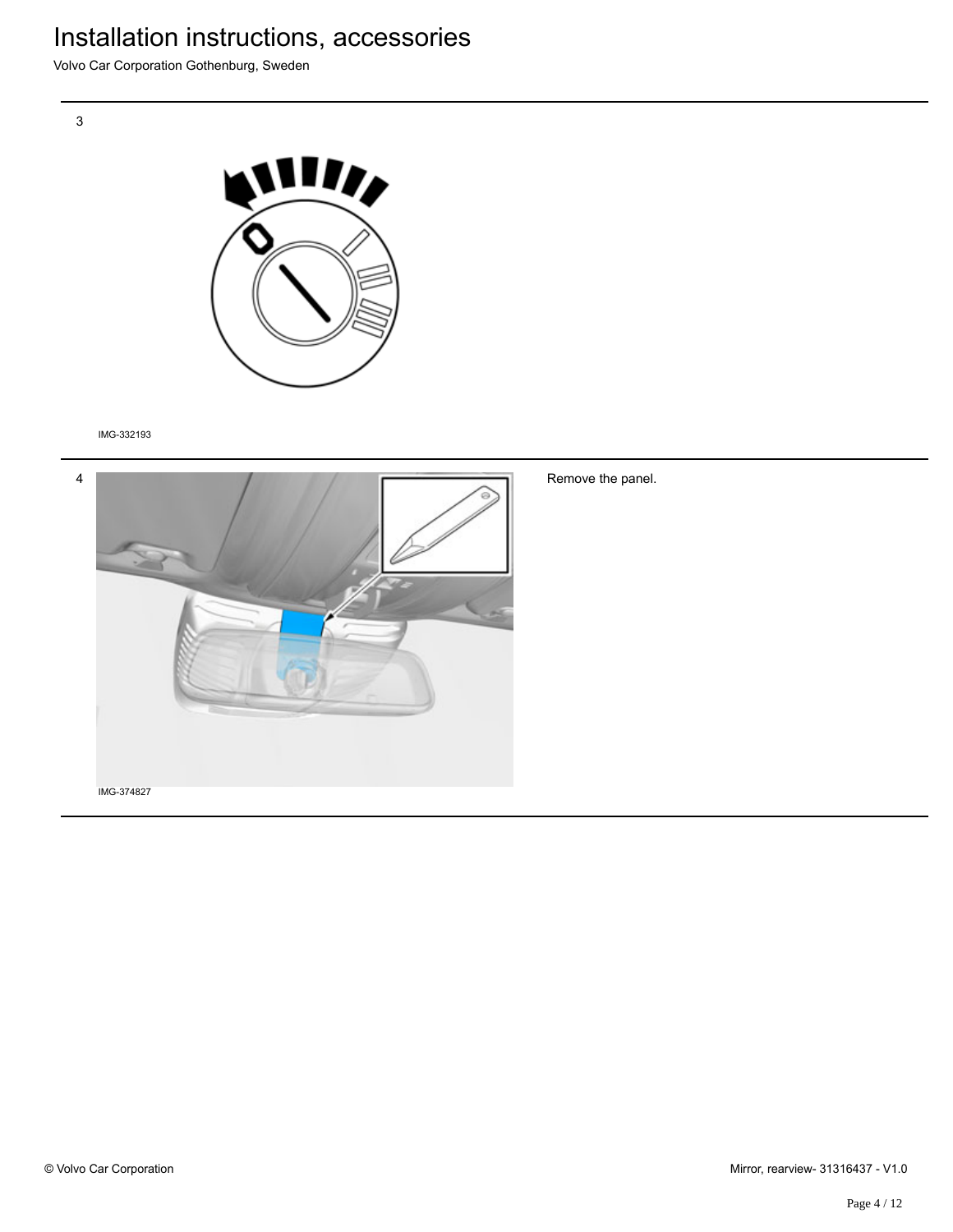Volvo Car Corporation Gothenburg, Sweden



Remove the panel.



Remove the panel.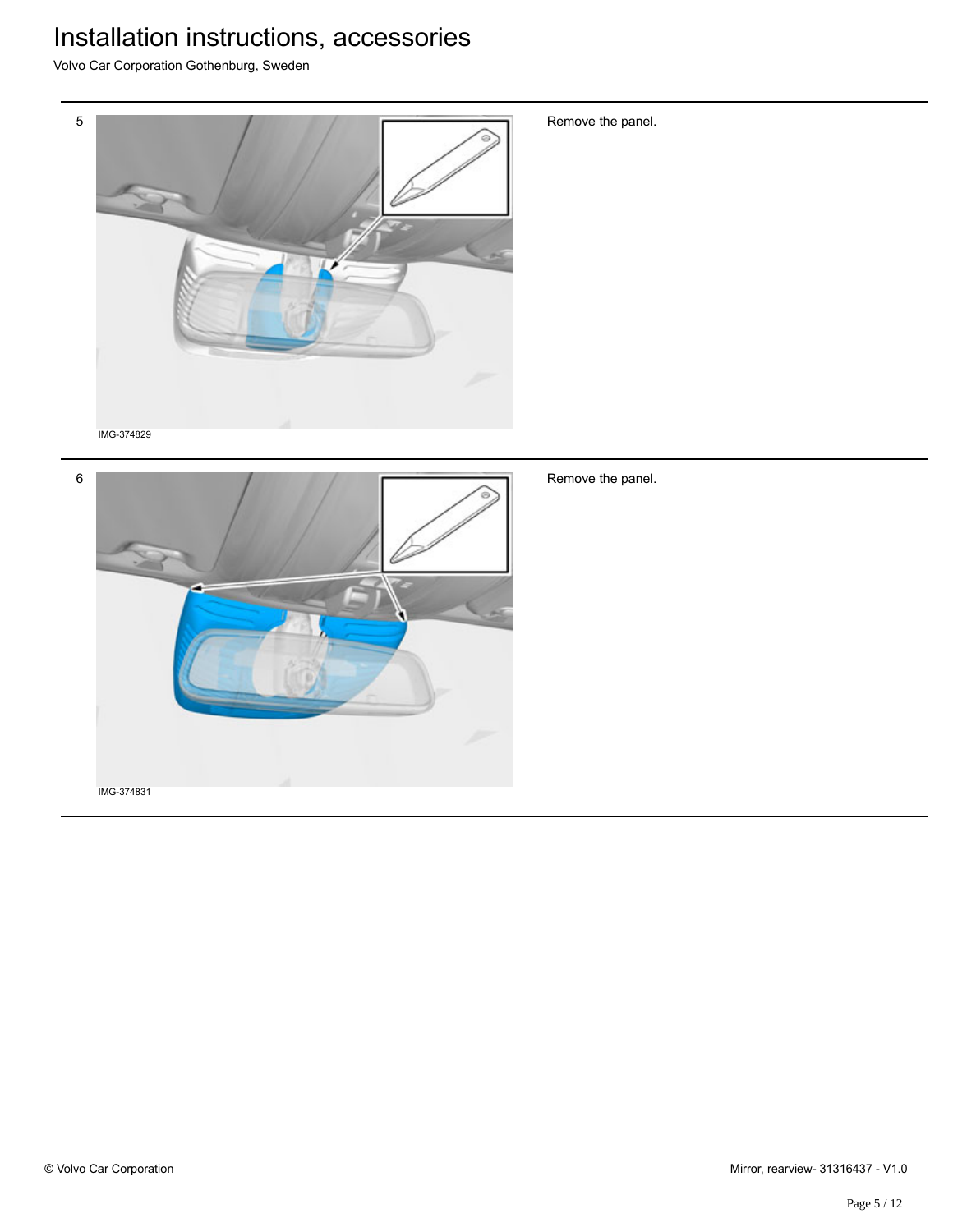Volvo Car Corporation Gothenburg, Sweden



Disconnect the connector, if applicable.

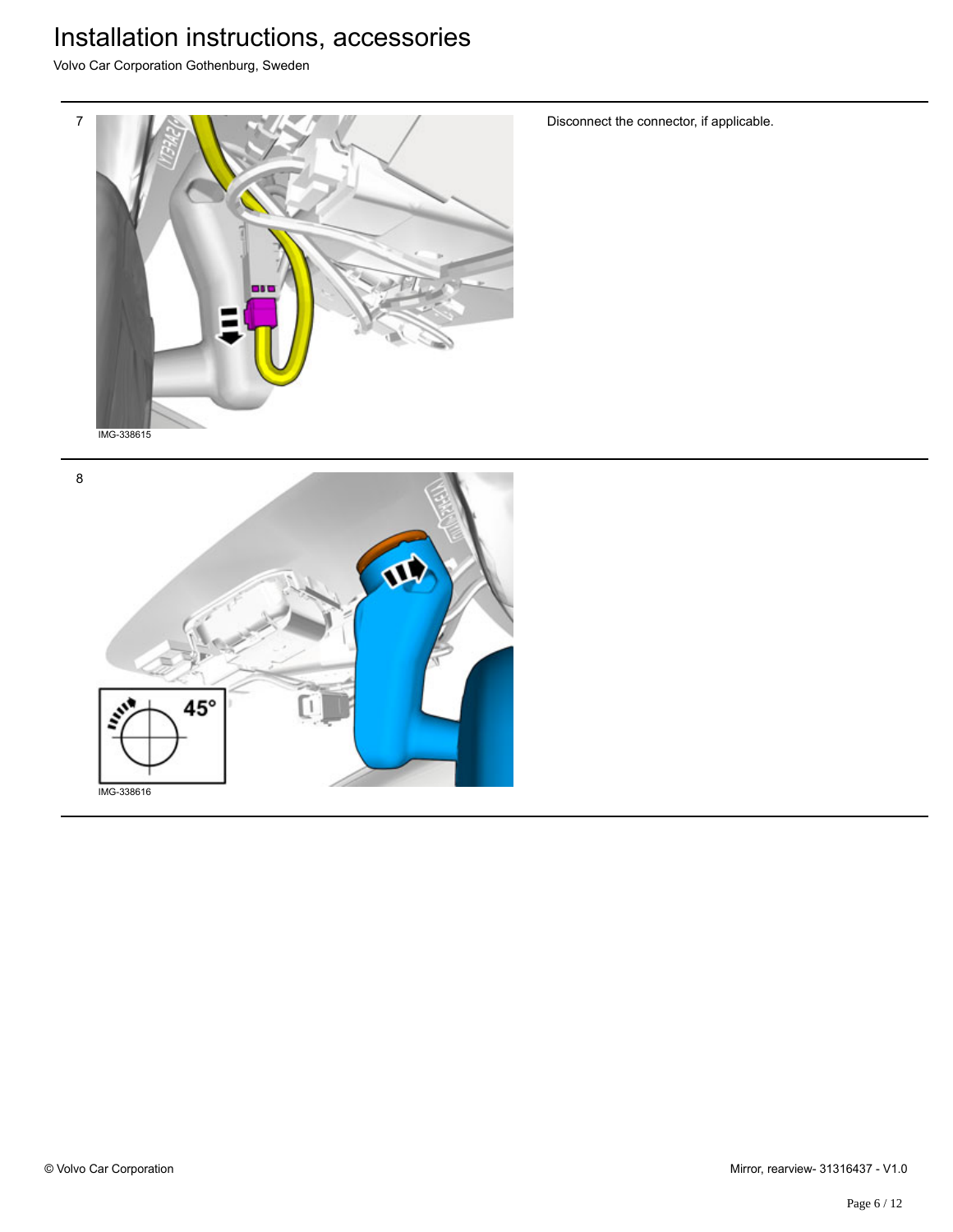Volvo Car Corporation Gothenburg, Sweden





IMG-304690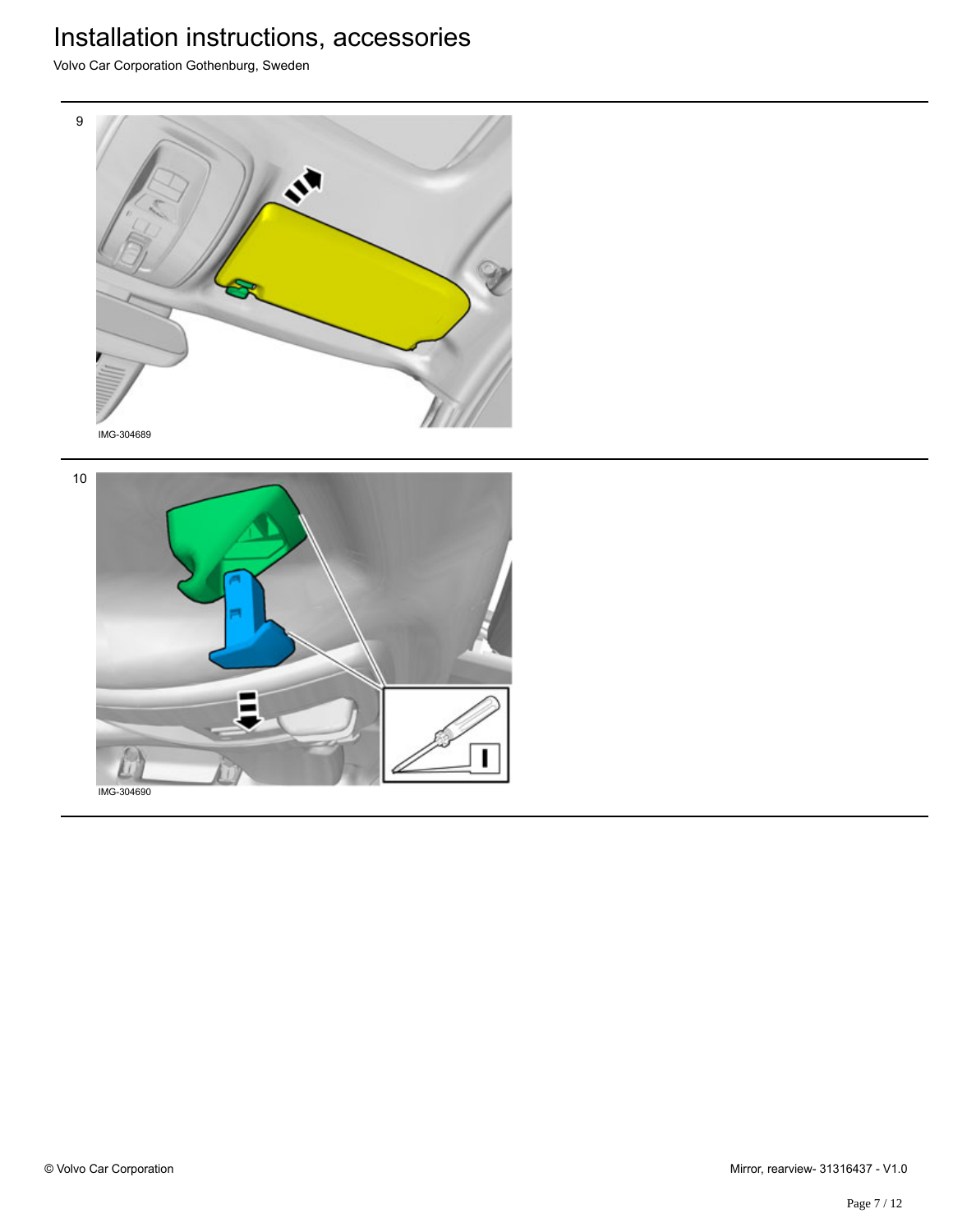Volvo Car Corporation Gothenburg, Sweden





Disconnect the connector.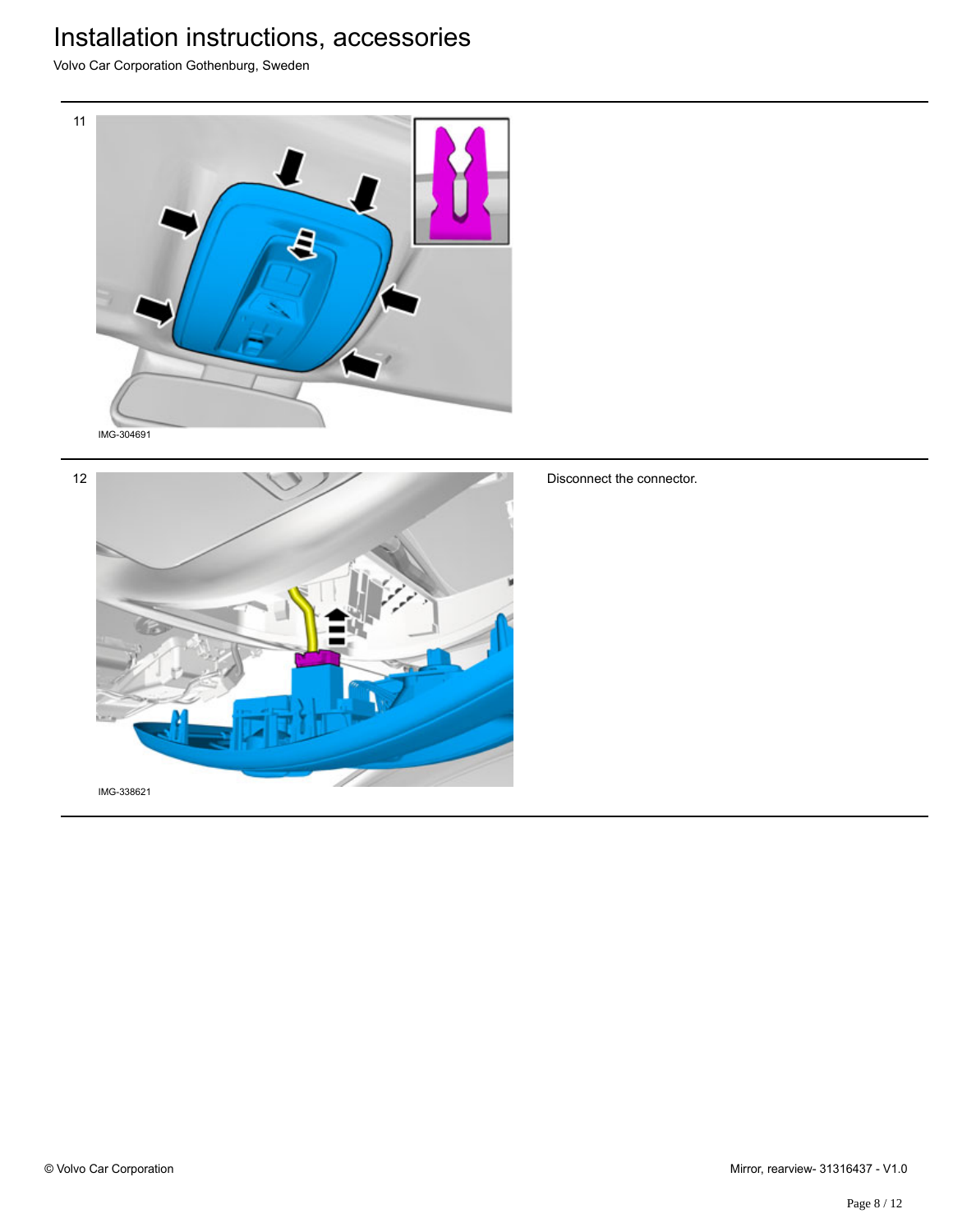Volvo Car Corporation Gothenburg, Sweden



14 E V IMG-304693

Remove the screws.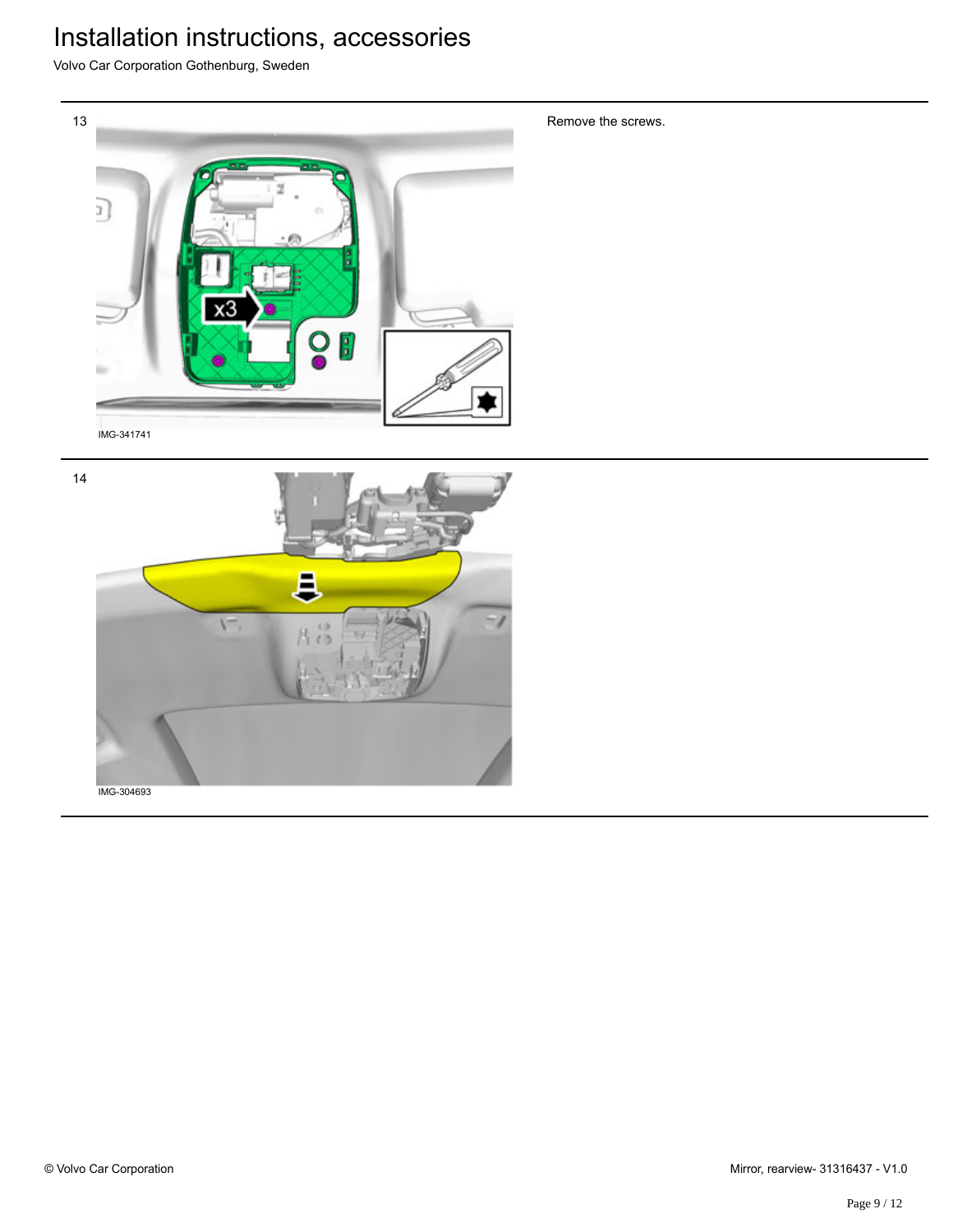Volvo Car Corporation Gothenburg, Sweden





Locate the existing connector in the vehicle's cable harness.

Reinstall the screws.

**Accessory installation**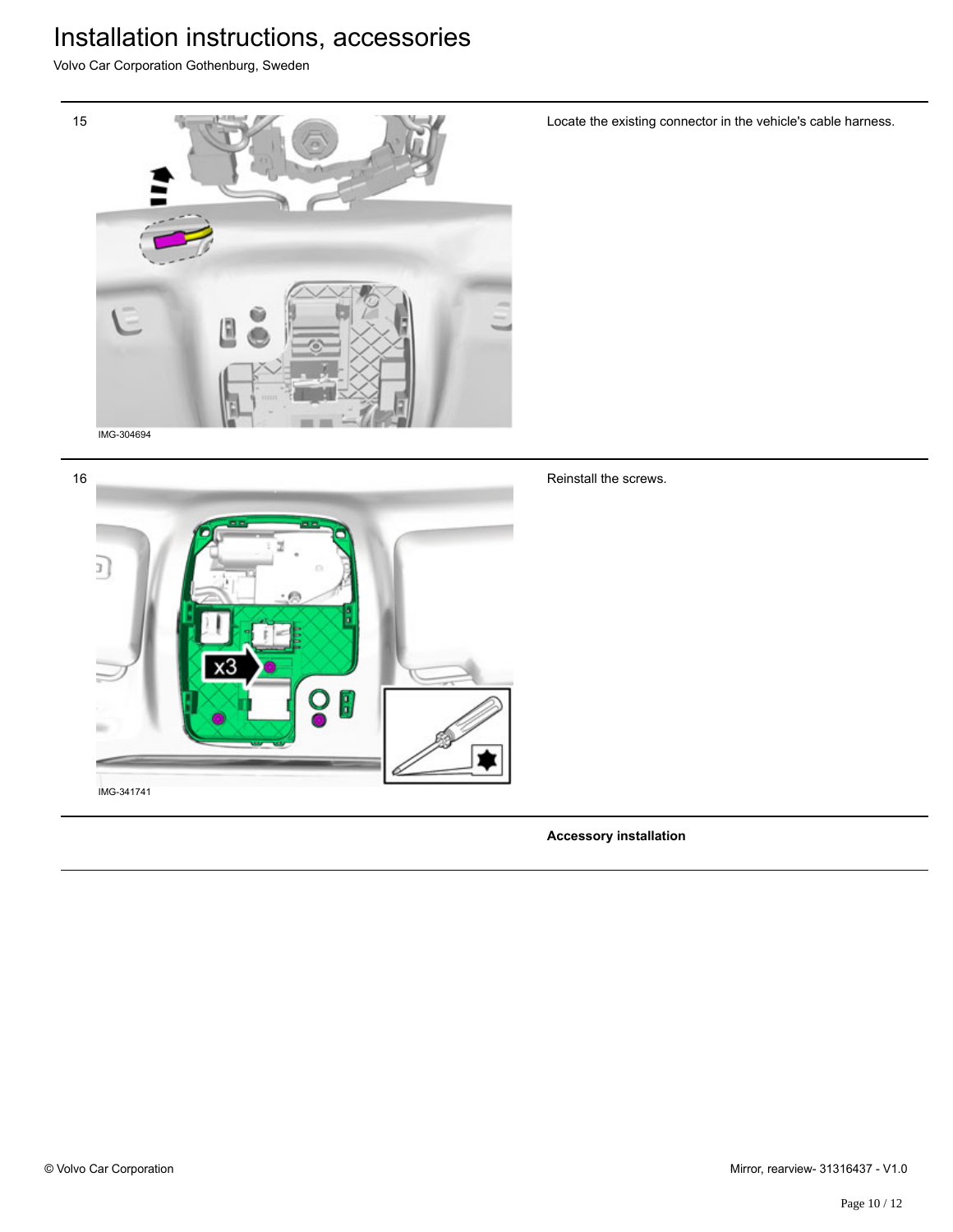Volvo Car Corporation Gothenburg, Sweden



18